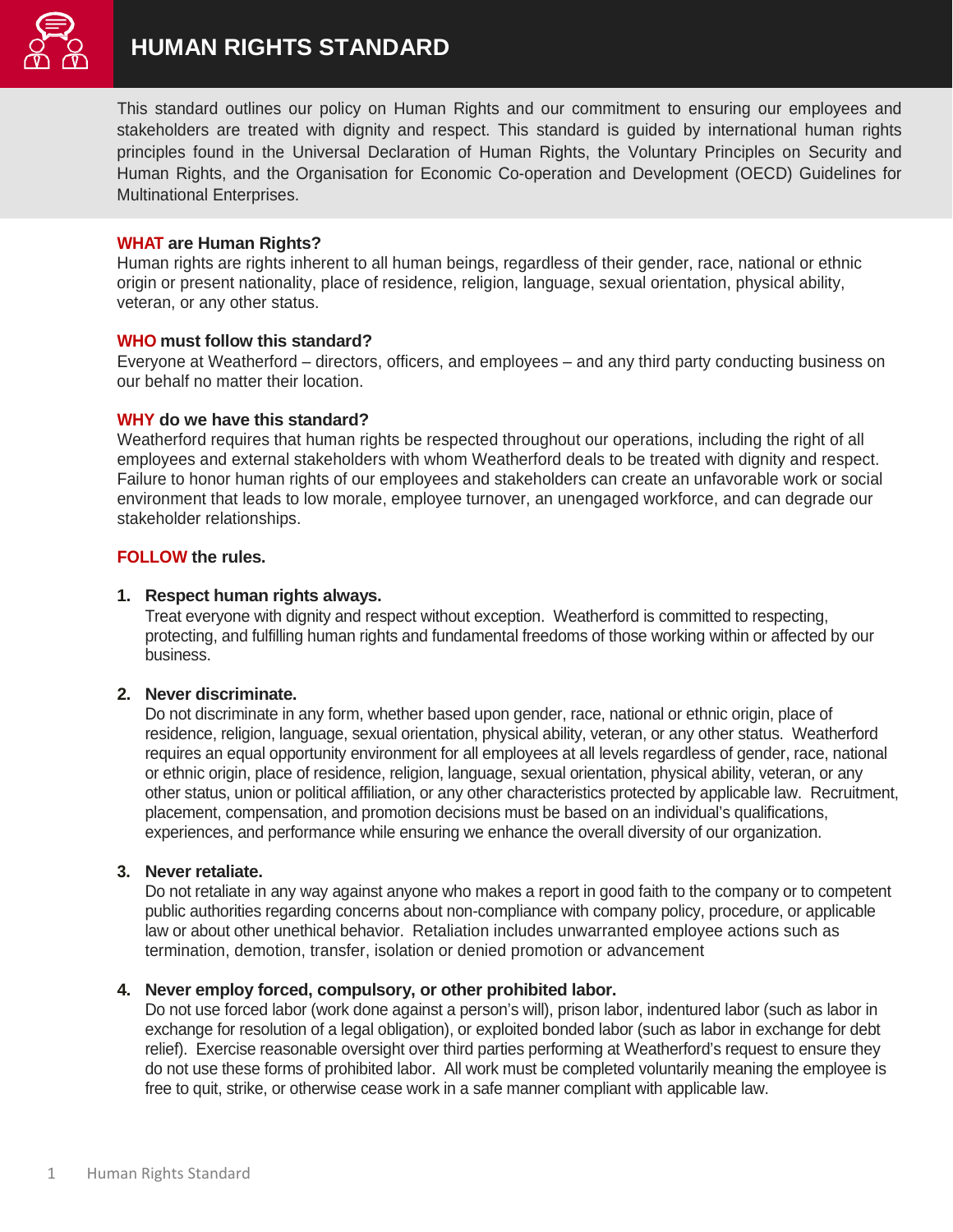# **5. Never employ prohibited child labor.**

Do not use child labor contrary to applicable local employment law. Comply with local minimum age laws. Exercise reasonable oversight over third parties performing at Weatherford's request to ensure they do not use prohibited child labor. This does not prohibit beneficial internships and similar workplace learning opportunities for students.

## **6. Follow local laws regarding employment, working hours, and wages.**

Comply with all legally mandated work hours in accordance with local laws or applicable collective bargaining agreements. We must operate in full compliance with all applicable laws regarding wage, overtime pay, and legally mandated benefits guaranteed by countries in which we operate. To the greatest extent practicable, Weatherford aims to employ local employees and provide training with a view to improving skill levels in cooperation with our employees, their representatives, as applicable, and relevant governmental authorities.

## **7. Maintain a safe, healthy and compliant workplace.**

Maintain a work environment that is free of hazards that may cause accidents and/or injuries and compliant with applicable health and safety laws.

#### **8. Allow freedom of association and collective bargaining.**

Respect all employees' right to act freely in accordance with local labor laws including choosing to participate in or not to participate in labor unions without the fear of retaliation, intimidation, or harassment. Weatherford promotes consultation and cooperation between the company and its employees and their representatives on matters of mutual concern.

#### **9. Stop work whenever needed.**

Execute your right to stop work without fear of retaliation when you come across unacceptable health and safety conditions, or situations involving potential non-compliance with company policy, procedure, or applicable law.

## **10. Respect privacy.**

Respect the right to privacy of our employees, customers, and other third parties and only collect, use, retain, or disclose personal data when needed to operate effectively and in compliance with the law. Weatherford has measures to safeguard personal data, and expects our employees to do their part to protect employee personal data and Weatherford confidential information.

## **11. Support our grievance tools and honor transparency through organizational justice.**

Support all available mechanisms to raise a concern, which include but are not limited to our Managers, Human Resources, Legal and Compliance, Weatherford's Ombud, and the enterprise reporting system – Listen Up [\(www.ListenUpWFT.com\)](http://www.listenupwft.com/). A culture of ethics and compliance that honors human rights cannot exist without organizational justice, which to Weatherford means enterprise transparency through effective reporting avenues, prompt resolution of concerns, fair discipline and transparent accountability, no retaliation against anyone, and continuous assessment of the effectiveness of our company processes.

## **12. Identify and monitor potential human rights impacts of our industry.**

Commit to identifying and monitoring Weatherford's performance in relation to potential human rights impacts by enhancing the diversity of our organization, monitoring local community impacts caused by our performance, assessing the security risks relevant to our company, and protecting the environment through the continuous evaluation of our environmental impact.